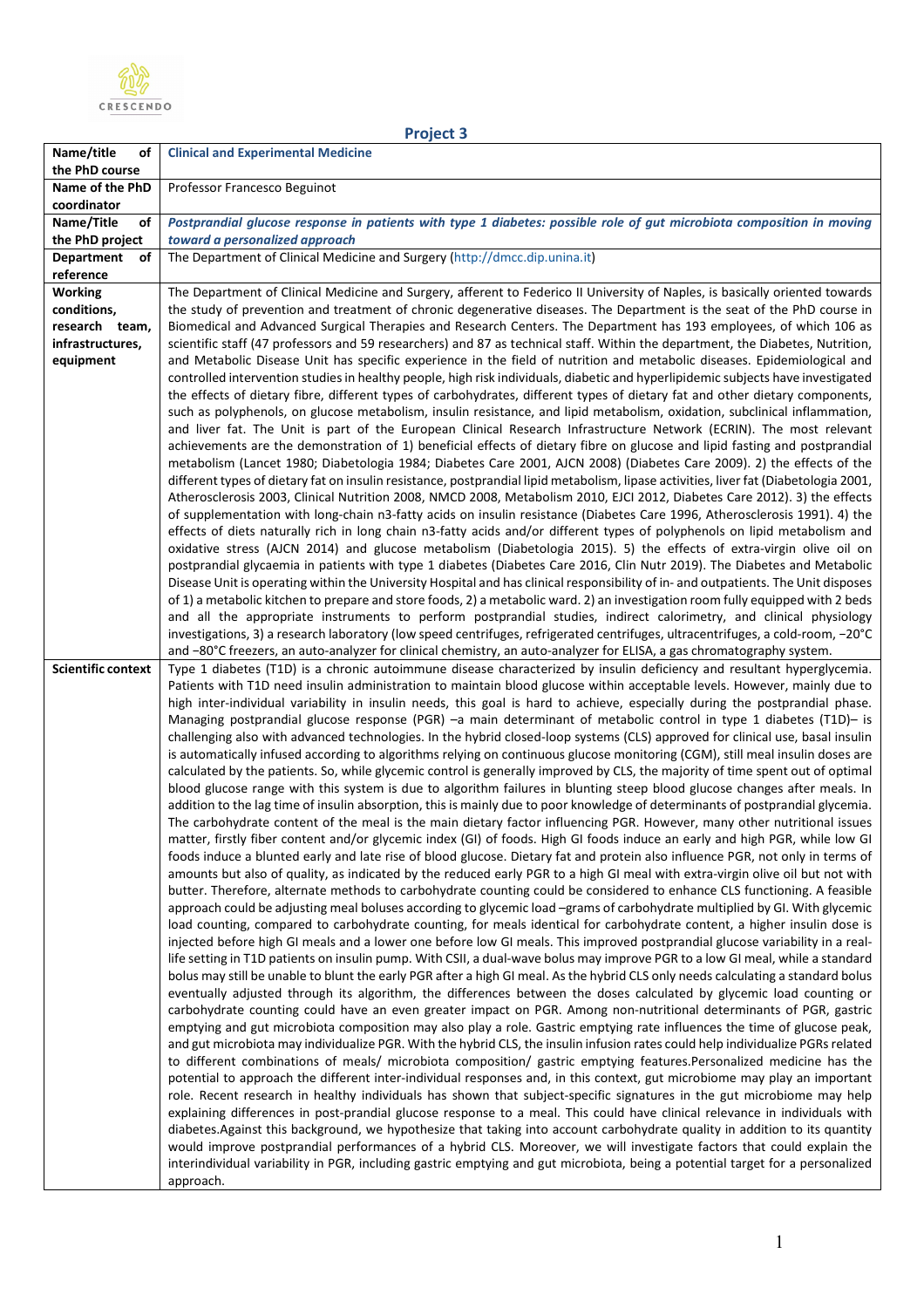

| <b>Project Research</b> | Two-hundred individuals with T1D will be recruited at the Diabetes Unit of Federico II University Hospital. All patients wearing                                                                                                                                |
|-------------------------|-----------------------------------------------------------------------------------------------------------------------------------------------------------------------------------------------------------------------------------------------------------------|
| plan                    | a continuous glucose monitoring system, consecutively admitted to the clinic for routinary assessment of diabetes                                                                                                                                               |
|                         | complications will be enrolled, unless being pregnant, having celiac disease or taking antibiotics in the 3 months prior to the                                                                                                                                 |
|                         | study. Participants will be asked to fill-in a 7-day food records and collect a fecal sample during the week preceding the                                                                                                                                      |
|                         | hospital admission. On the day of the admission, venous blood will be drawn for determining biochemical parameters and                                                                                                                                          |
|                         | metabolomics, and the EPIC questionnaire completed for assessing dietary habits during the last year. Over the following 2                                                                                                                                      |
|                         | weeks, at home, participants will eat the same meal on three occasions for the evaluation of intra-individual variability of                                                                                                                                    |
|                         | postprandial glucose response by continuous glucose monitoring.Possible determinants of personalized PGR will be                                                                                                                                                |
|                         | evaluated: 1) the habitual dietary pattern by means of a 7-day food record and measurement of plasma and urine markers                                                                                                                                          |
|                         | of dietary intake 2) gut microbiome composition, 3) plasma gastrointestinal hormones, 4) intestinal permeability by                                                                                                                                             |
|                         | measurement of plasma zonulin, 5) plasma and urine metabolomics. Glyco-metabolic control will be also assessed by                                                                                                                                               |
|                         | measuring HbA1c and plasma lipids. Gut microbiome will be analysed by shotgun metagenomics of fecal samples. The analysis<br>will provide the taxonomic composition and the functional profiling, identifying microbial taxa or genetic potential (gene,        |
|                         | metabolic pathways) possibly associated with T1D or the metabolic response upon meal consumption. Random-forest                                                                                                                                                 |
|                         | regression models will be developed using all informative features (meal composition, habitual diet, anthropometry,                                                                                                                                             |
|                         | microbiome composition and functional profiles, clinical and biochemical parameters) predicting post-prandial glucose                                                                                                                                           |
|                         | response.                                                                                                                                                                                                                                                       |
| Research                | Individuating the impact of different macronutrients and individual determinants of postprandial glucose response in patients<br>and                                                                                                                            |
| <b>Training</b>         | with type 1 diabetes would allow improving pre-prandial insulin dosing and therefore limiting blood glucose fluctuations with                                                                                                                                   |
| Innovative              | a beneficial impact on quality of life of the patients and prevention of chronic and acute diabetes complications. The results                                                                                                                                  |
| aspects                 | of this project will contribute to identifying individual patterns of postprandial glucose response and accordingly an adequate                                                                                                                                 |
|                         | functioning of the modern technologies available for insulin infusion. These results will contribute to maximize the                                                                                                                                            |
|                         | individualization of insulin treatment making closer the realization of a full closed-loop system for insulin infusion                                                                                                                                          |
| Inter-                  | The project covers different fields and involves research groups with different expertise. The Diabetes, Nutrition, and                                                                                                                                         |
| Multidisciplinary       | Metabolic Disease Unit at Federico II University has specific experience in clinical nutrition and research nutritional studies.                                                                                                                                |
| aspects                 | In this project, individuals with type 1 Diabetes Mellitus will be studied. In these patients, nutrition is critical in relation to                                                                                                                             |
|                         | insulin therapy and blood glucose control. To this regard, Diabetes care is the main area of interest and research for Roche                                                                                                                                    |
|                         | Diabetes Care Italy S.p.A that will host the PhD student for 6 months. Essential is the role of the strict collaboration with the<br>Department of Agricultural Sciences, Federico II University, that will analyse gut microbiome composition. Consistent with |
|                         | the overall field of microbiome research, the Dvision of Food and Nutrition Science at Chalmers University of Technology will                                                                                                                                   |
|                         | provide its expertise and computational infrastructure for OMICs analysis, in exposure biomarkers, nutritional metabolomics                                                                                                                                     |
|                         | and personalized nutrition                                                                                                                                                                                                                                      |
|                         |                                                                                                                                                                                                                                                                 |
| Secondment              | Chalmers Technical University, Department of Biology and Biological Engineering, Division of Food and Nutrition Science.,                                                                                                                                       |
| opportunities           | Sweden (www.chalmers.se/sv/institutioner/bio), a research unit with 45 staff members conducting research and education                                                                                                                                          |
|                         | in the area of food and health. The division will contribute to the project by hosting one PhD student for a secondment of                                                                                                                                      |
|                         | four-six months during which he/she will come in contact with its research and training and will get hands on training in                                                                                                                                       |
|                         | methodologies capturing gut microbiota activities and relate such to outcomes in human intervention studies. The unit has                                                                                                                                       |
|                         | access to the absolute fore-front mass spectrometric equipment for metabolomics experiments and computational                                                                                                                                                   |
|                         | infrastructure to carry out large scale OMICs analysis. Professor Rikard Landberg will be the person in charge acting as co-                                                                                                                                    |
|                         | supervisor. His expertise is in exposure biomarkers, nutritional metabolomics and personalized nutrition. He is the PI of large                                                                                                                                 |
|                         | molecular phenotype projects and of several RCTs to evaluate novel personalised nutrition concepts and health effects of                                                                                                                                        |
|                         | plant-based diets. Roche Diabetes Care Italy S.p.A Roche Diabetes Care has been pioneering innovative diabetes                                                                                                                                                  |
|                         | technologies and services for more than 40 years. They will contribute to the project by hosting one PhD student for a<br>secondment of six months during which he/she will be exposed to their Business being part of the team and collaborating               |
|                         | across the functions gaining expertise in Diabetes Management with a business perspective. More in details the person                                                                                                                                           |
|                         | identified will collaborate with various department keeping a special focus on Medical Affairs is Dr. Maria Grazia Bellotti,                                                                                                                                    |
|                         | Main Supervisor: Dr Lutgarda Bozzetto (https://www.docenti.unina.it/lutgarda.bozzetto)                                                                                                                                                                          |
| <b>Brief CV</b>         | Present role: Assistant Professor in Food Sciences and Dietetics at the Department of Clinical Medicine and Surgery, Federico II                                                                                                                                |
|                         | University of Naples. Previously: Research fellowship at the Department of Clinical Medicine and Surgery (2012-2015). Visiting                                                                                                                                  |
|                         | scientist at the Obesity Research Unit, University of Helsinki, Helsinki, Finland (2018).Research assistant at the Department of                                                                                                                                |
|                         | Clinical Medicine and Surgery (2015-2020). Membership of scientific associations.                                                                                                                                                                               |
|                         | - Società Italiana di Diabetologia (SID)                                                                                                                                                                                                                        |
|                         | - European Association for the Study of Diabetes (EASD)                                                                                                                                                                                                         |
|                         | - European Atherosclerosis Society (EAS)                                                                                                                                                                                                                        |
|                         | - Società Italiana di Aterosclerosi (SISA)                                                                                                                                                                                                                      |
|                         | Clinical activity: Mostly for patients with diabetes mellitus and metabolic diseases, since 2004 at the Diabetes Unit of the<br>Federico II University Hospital, at the Center for insulin pump therapy, and the Internal Medicine ward.                        |
| Publications            | The 5 most significant/recent publications in the microbiome field are:                                                                                                                                                                                         |
|                         | -Costabile G, Vetrani C, Bozzetto L, Giacco R, Bresciani L, Del Rio D, Vitale M, Della Pepa G, Brighenti F, Riccardi G, Rivellese AA,                                                                                                                           |
|                         | Annuzzi G. Plasma TMAO increase after healthy diets: results from 2 randomized controlled trials with dietary fish, polyphenols,<br>and whole-grain cereals. Am J Clin Nutr. 2021 Oct 4;114(4):1342-1350. doi: 10.1093/ajcn/nqab188. PMID: 34091663.            |